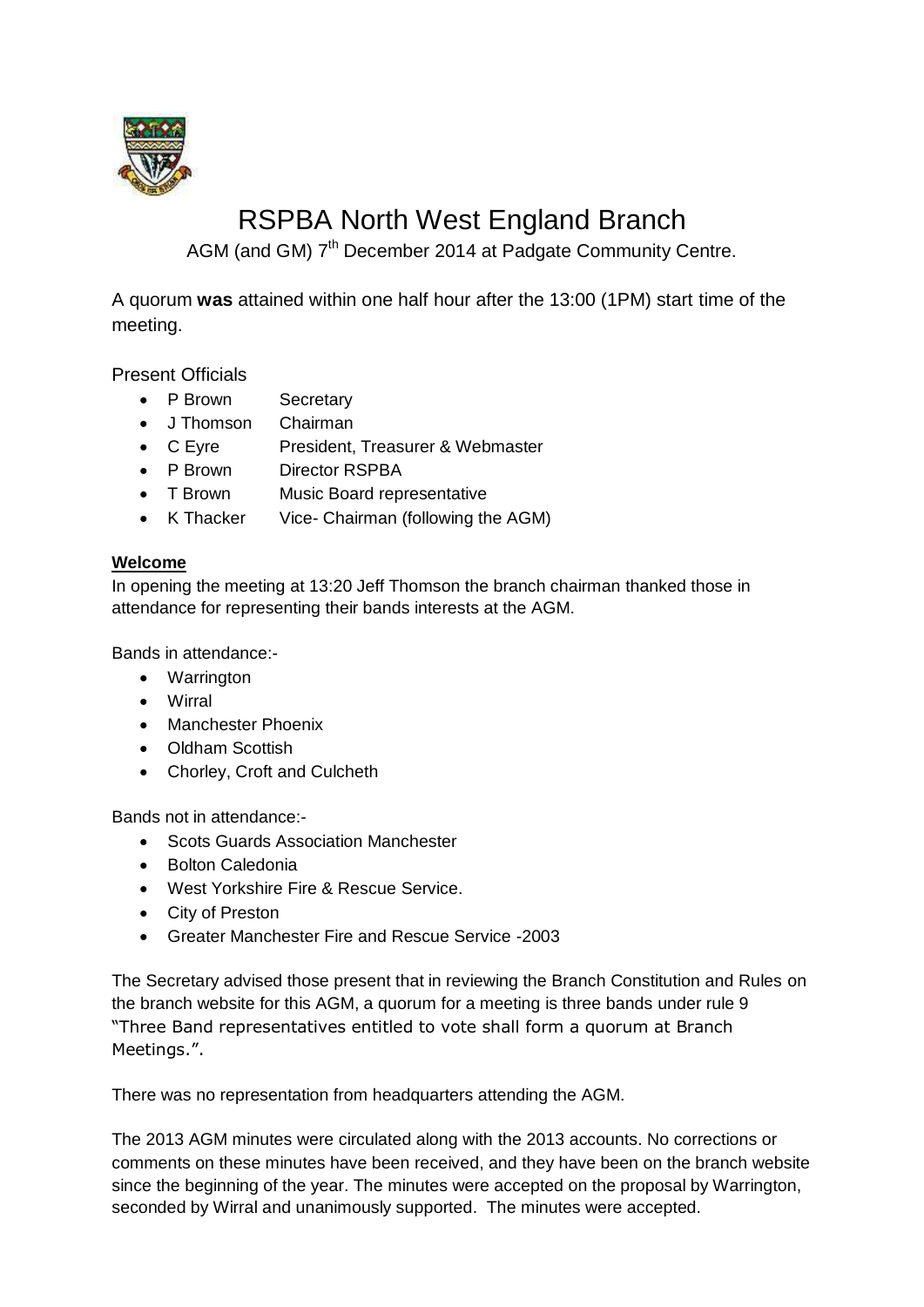It was requested that the AGM and GM be progressed together with the AGM business being completed first. This was accepted by all.

The branch needs a minimum of 12 bands to have representation at headquarters. At the time of the AGM only 10 bands have paid their membership.

To keep our identity and avoid merging with another branch, we need to contact bands in the area to encourage them to consider joining the branch (and the RSPBA) as members. A couple of candidates have been identified.

Members are to pass contact details to the Secretary so we can make contact and see what these bands would like/need.

## **Treasurers Report**

The 2014 accounts have been circulated and a copy forwarded to headquarters. The accounts were proposed by Warrington and seconded by Chorley and unanimously accepted.

It was a good year for the Branch as previously reported. Oldham advised that there had been changes in the committee at the Polish club and it was likely that their venue would incur a cost in the future. The branch has indicated that we are very willing to pay for the venue if the cost is reasonable. The representative from Oldham will get back to us as soon as he has a response.

Trophies are to be returned ready for the 2014 branch competitions. In 2014 trophies will be awarded to NWE branch members, medals to be issued to non-branch winners.

#### **Directors Report**

#### **Major Championships 2014:**

#### **United Kingdom [Belfast]**

The original venue at Ormeau Park was deemed unfit for the championship due to various refurbishments and replaced by our well tried venue at Stormont Estate.

#### **Bathgate [British]**

Various improvements from the previous year, disappointment was the lack of the additional bridge that was promised. Next year [2015] may see the contest at a different venue on the outskirts of Bathgate.

#### **Forres [European]**

Once again the Piping Hot Forries committee continued to "think outside the box". Licensing of the complete Grant Park, with three beer tents charging normal pub prices, was greatly appreciated. Feedback from all who attended was extremely positive.

#### **Dumbarton [Scottish]**

Due to inclement weather the massed bands were cancelled in liaison with the promoter and the presentation of prizes held in the guest marquee.

#### **Glasgow [Worlds**]

Very little negative feedback. Mixed feelings on the Friday massed Grade One Bands. Huge positive was the introduction of the whole of the park being licensed for the first time. Interesting fact that during the Commonwealth Games bed/night occupation in Glasgow Hotels was 92% whilst week commencing 11th August was 95% and Thursday, Friday and Saturday of the "Worlds" was 99%.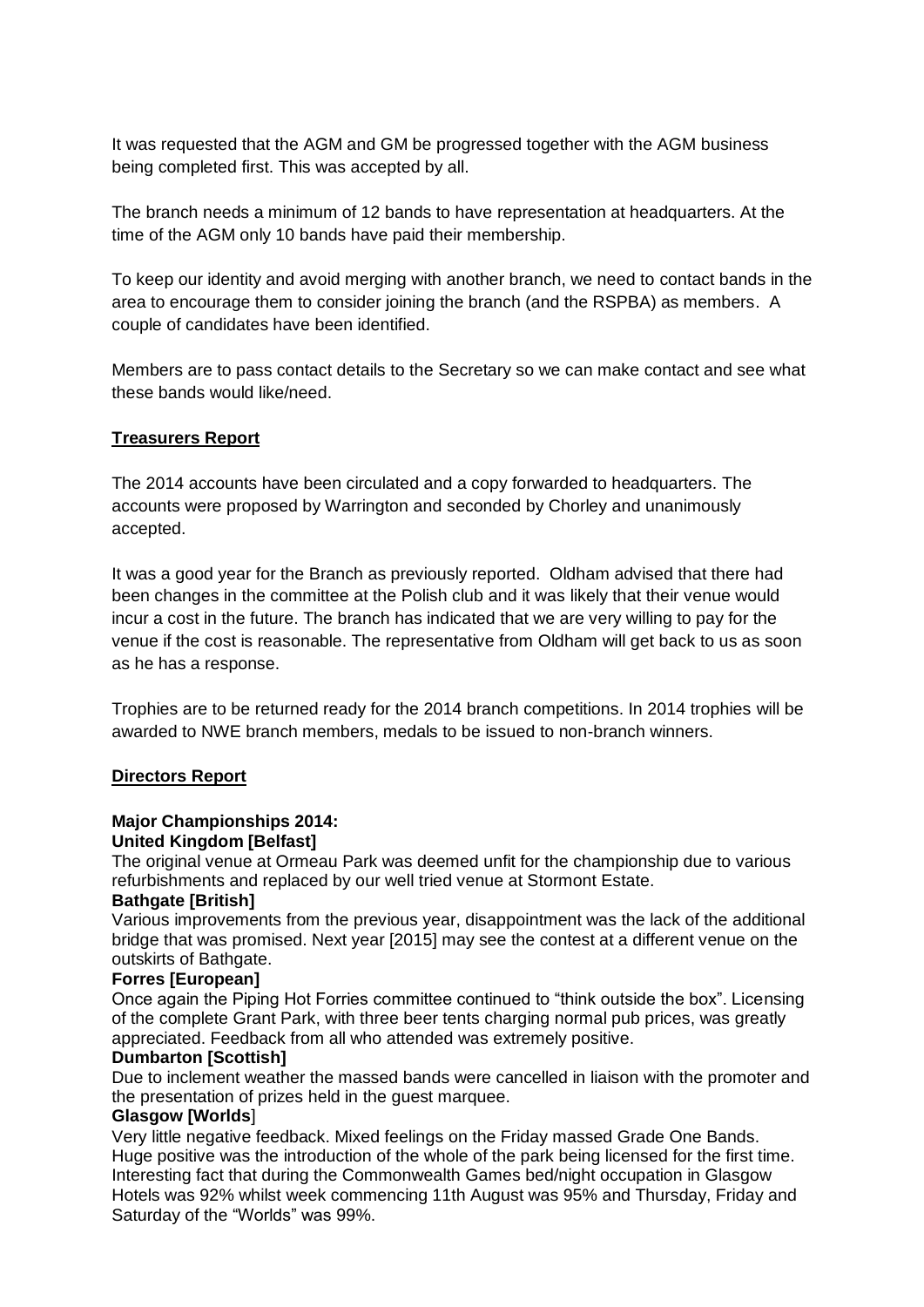# **World Solo Drumming/ International Tenor**

Once again successfully held in Glasgow Caledonian University.

## **Major Championships 2015 and beyond**

Next year sees the end of our three year contracts with Bathgate, Forres, Dumbarton and Glasgow. Also, our two year contract with Belfast.

Glasgow has just been awarded the World Pipe Band Championships for the next 6 years, commercially guaranteeing income for the RSPBA (Saturday 15<sup>th</sup> November 2014). Invitations are now being sent out to all interested parties to bid for the Scottish, British, United Kingdom and European Championships, with bids closing at mid-day on Friday 6th February 2015.

## **Premises Update**

Negotiations continue with various groups within Glasgow City Council and beyond. St Martyrs Church in Townhead [adjacent to the Caledonian University Campus] was investigated as a possible new headquarters. A survey was completed and an "indicative bid" was deemed unsuccessful. Discussions continue with Glasgow City Council.

## **Association Finances**

It is anticipated that the Association will show a working surplus in excess of £100K to year end 31st December, 2014. This together with the balance and investments carried forward from the previous year will show an anticipated total of £620K going forward.

The bands are to be commended for their hard work during the year; we had good participation in the branch indoor competitions, and bands did represent themselves and the branch in the outdoor events.

We must thank the providers of our 2014 venues, Oldham Scottish – Polish Club, Wirral – St Josephs and Warrington - Padgate

The number of bands in the branch is diminishing as discussed earlier.

There are to be a number of Standing Order changes to be proposed at the 2015 AGM. Splitting the Novice Juvenile into two grades at major championships; increasing the number of waiting days when transferring a registration from fourteen days. Please consider your views and how your band is to vote, remember a band can appoint a proxy if the Band Secretary cannot attend.

There was debate; it was felt that the Novice Juvenile and Juvenile may need to be re aligned at minor contest.

# **Music Board Report**

This has been a good year for the branch having held a successful Drum Major Workshop, as well as the active participation in the branch indoor competitions.

The Music Board business continues to look at completion format. The number of marches has been increased from 22 to 42 tunes. Grade 4A bands can now introduce 4 parted marches.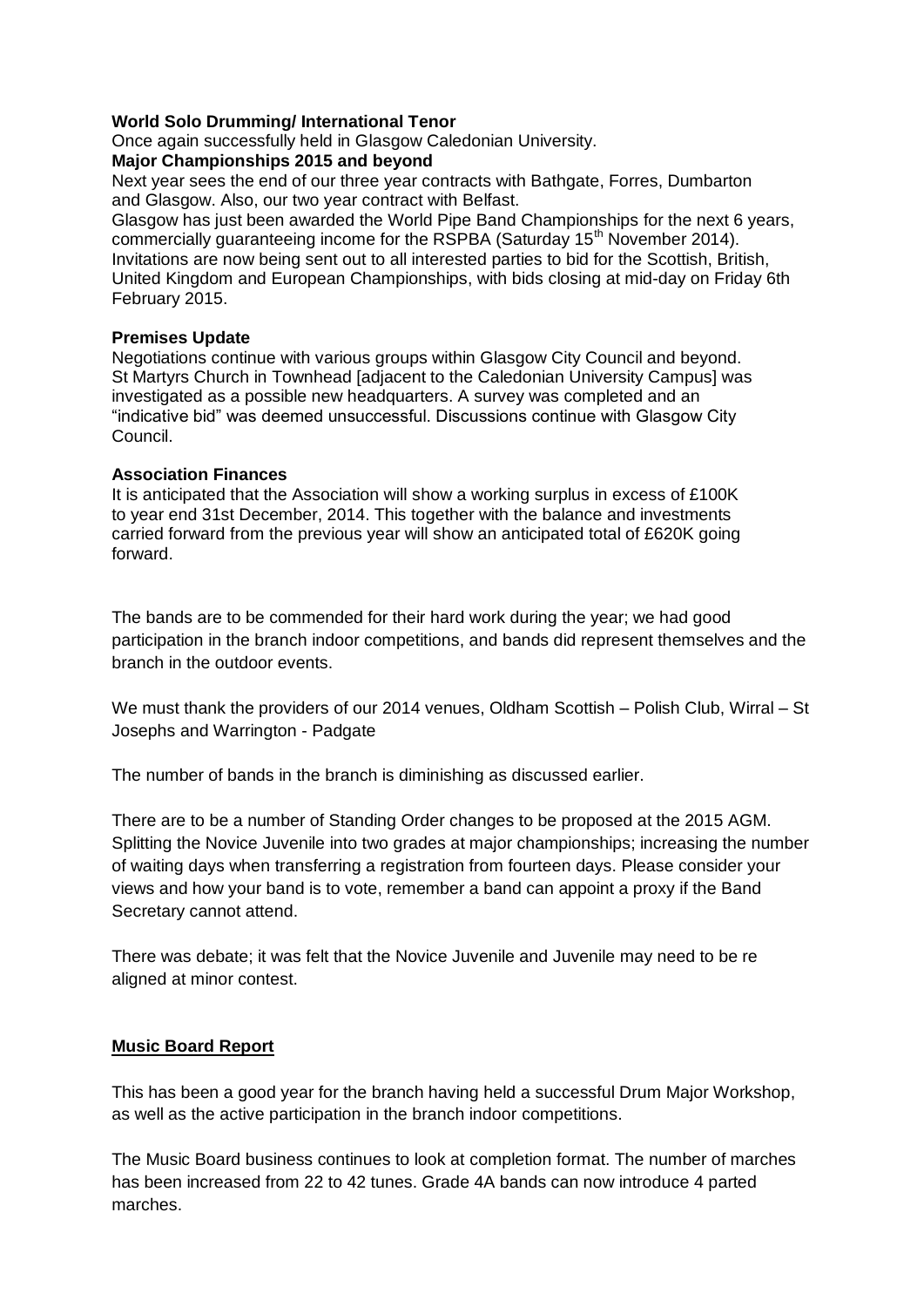The Music Board are working on adding 4 parted Strathspeys and Reels to be available in August (Worlds Programme) for use in the 2016 events.

The Novice Juvenile Grade is to be split for major championships from 2016. There was debate; it was felt that the Novice Juvenile and Juvenile may need to be re aligned at minor contest.

# **Branch executives for 2011/12**

The secretary took the chair for the ratification and election of officials. There were no nominations made prior to the meeting. The current holders for the posts of 1) President, 2) Chairman, 3) Secretary and 4) Treasurer were asked to remain in post. K Thacker was asked to take the post of Vice-Chairman as he is a signatory to the branch bank account. All other posts were ratified. Proposed by Manchester Phoenix, seconded by Oldham and unanimously accepted.

| Post                    |           | In Post         |                                         |
|-------------------------|-----------|-----------------|-----------------------------------------|
|                         |           | until           |                                         |
| President               | C Eyre    | Dec 2017        | $7th$ Dec 2014 AGM                      |
|                         |           |                 | Prop: Manchester Phoenix                |
|                         |           |                 | Sec: Oldham Scottish                    |
| Chairman                | J Thomson | Dec 2017        | $7th$ Dec 2014 AGM                      |
|                         |           |                 | Prop: Manchester Phoenix                |
|                         |           |                 | Sec: Oldham Scottish                    |
| Vice-Chairman           | K Thacker | Dec 2017        | 7 <sup>th</sup> Dec 2014 AGM            |
|                         |           |                 | Prop: Manchester Phoenix                |
|                         |           |                 | Sec: Oldham Scottish                    |
| Secretary               | P Brown   | Dec 2017        | $\overline{7^{th}}$ Dec 2014 AGM        |
|                         |           |                 | Prop: Manchester Phoenix                |
|                         |           |                 | Sec: Oldham Scottish                    |
| Treasurer               | C Eyre    | Dec 2017        | $7th$ Dec 2014 AGM                      |
|                         |           |                 | Prop: Manchester Phoenix                |
|                         |           |                 | Sec: Oldham Scottish                    |
| <b>Music Board</b>      | T Brown   | <b>Dec 2016</b> | $8th$ Dec 2013 AGM                      |
|                         |           |                 | Prop: Warrington Pipe Band - 2004.      |
|                         |           |                 | Sec: Oldham Scottish Pipe Band.         |
| <b>National Council</b> | P Brown   | Dec 2016        | $8th$ Dec 2013 AGM                      |
|                         |           |                 | <b>Prop: Wirral Pipe Band</b>           |
|                         |           |                 | Sec: Oldham Scottish Pipe Band          |
| Trophy Steward,         | C Eyre    | <b>Dec 2016</b> | 8 <sup>th</sup> Dec 2013 AGM            |
| Web Site Design         |           |                 | Prop: Greater Manchester ACF.           |
| and Competition         |           |                 | Sec: Greater Manchester Fire And Rescue |
| Secretary               |           |                 |                                         |

## **AOCB**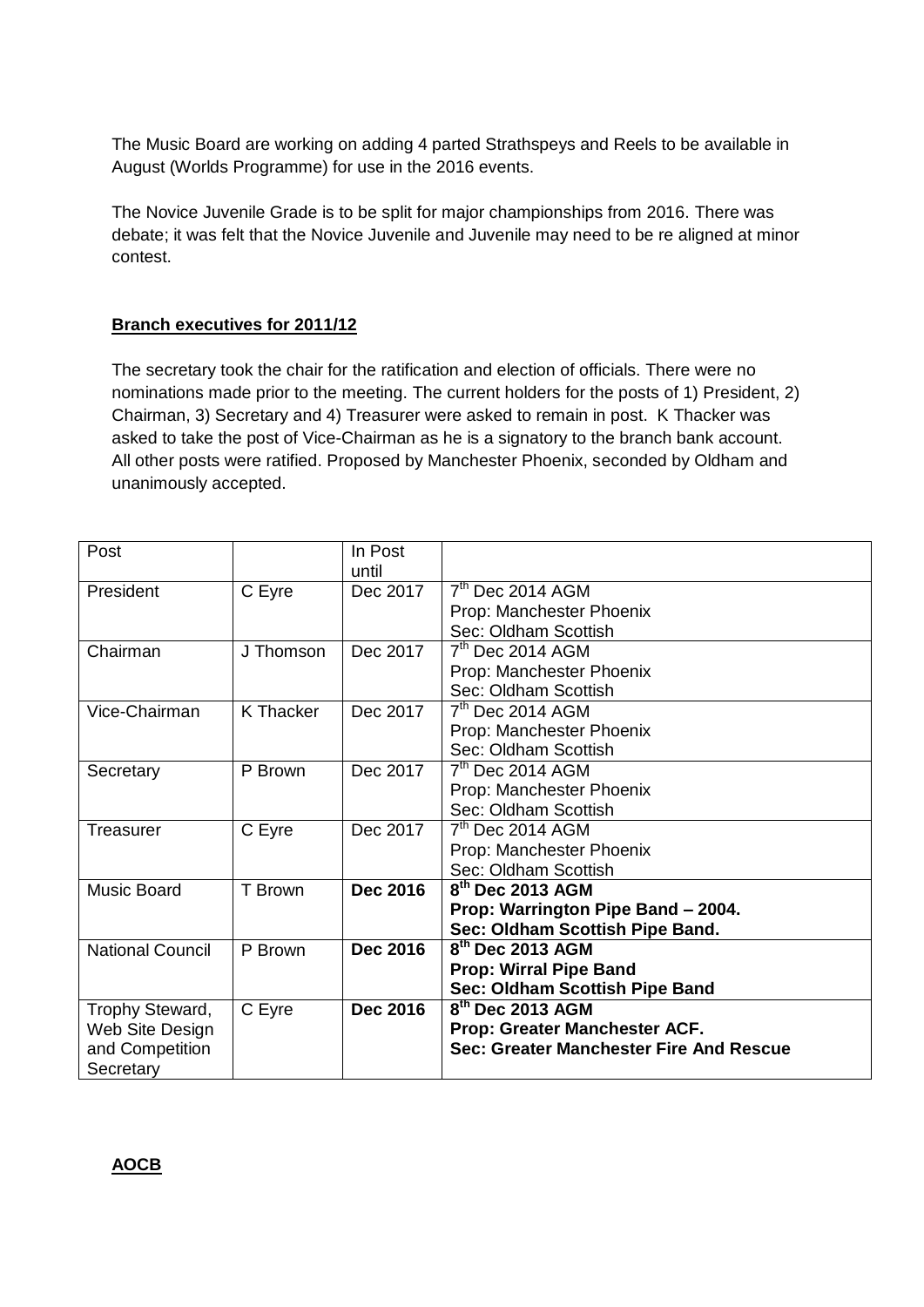The constitution needs to be reviewed and agreed by the membership of the Branch. A revised Constitution and Rules has been circulated (an updated one will be issued with these minutes). It was proposed by Warrington and seconded by Chorley and carried unanimously that the Constitution and Rules can be reviewed at the Feb 2015 GM having given all Bands an opportunity (at least 14 days notice) to provide comments for consideration.

The AGM Business concluded @ 14:20 the meeting them progressed through the branch GM business.

# **Treasurers Report (Chris)**

As reported above.

# **Directors Report (Paul)**

As reported above.

## **Music Board (Theresa)**

As reported above, plus.

We are looking to run a Drum Workshop on the  $14<sup>th</sup> / 15<sup>th</sup>$  Feb at the Padgate Community Centre in Warrington. Eric and Lynn Ward are looking forward to visiting the branch.

The possible agenda is starting from very basic and building up to understanding the written score, mainly for individual players on the Saturday, with some full drum corps booking out slots on the Sunday. The workshop is to be mainly practical rather than written given the standard of the bands in the branch are mainly Grade 4. This may also include a practical on how to tune drums.

Costs will be free to branch members (covered by the bands levy) on the Saturday, (£20 for none branch guests). Slots for bands on the Sunday cost £20 per Band. To manage numbers please notify the Secretary if interested in attending as an individual on the Saturday and/or as a Band on the Sunday.

Contact has been made with headquarters regarding a Drum Major Instructor running a course in April  $(18<sup>th</sup>)$ . Please let the secretary know if you have interested Drum Majors to confirm the viability of the event.

Through the outreach programme the instructor fees will be paid for by headquarters, the branches are responsible for travel, accommodation and the venue expenses of running the workshop.

## **2015 Branch Competitions.**

We continue to plan the 2015 branch indoor competitions. We hope as in previous years to make preliminary contact with individual adjudicators who have shown interest and are available to attend one of our events, and then contact headquarters for them to be officially allocated to enable early travel arrangements to be finalised.

The key is finding suitable Branch venues.